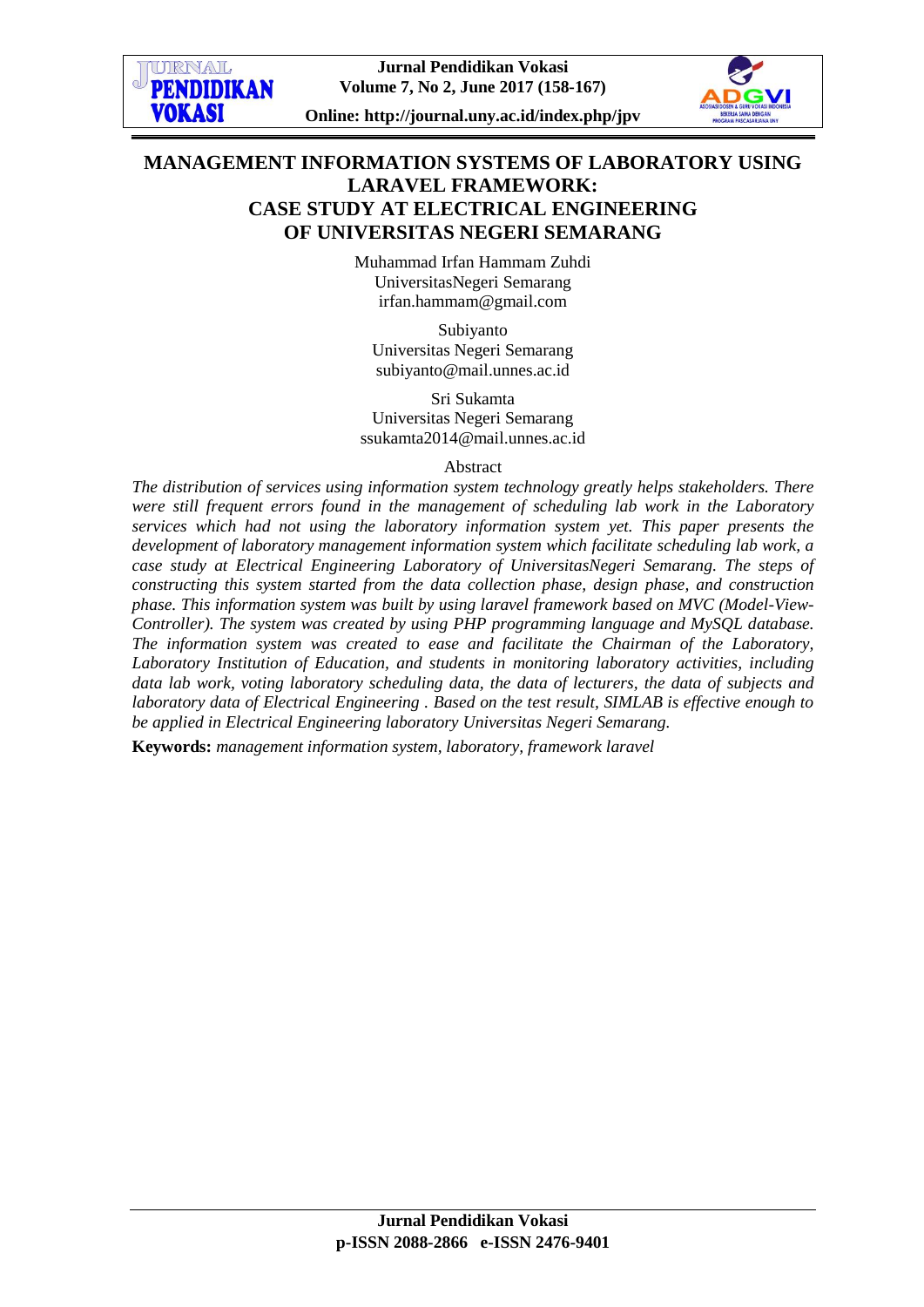### **INTRODUCTION**

The rapid development of technology nowadays makes us easier to get information from around the world through an Internetconnected computer (Bartuskova, Krejcar, & Kuca, 2015), (Purba & Panday, 2015). The rapid development of technology leads to the higher need of information. Therefore, it is necessary to have an informa-tion system to facilitate access and enjoy the information provided (Pratama, 2014) (Laudon & Laudon, 2005)*.* The information system, nowadays, becomes the most important part of educational institutions. In the world of education, a service delivery by using information technology is very helpful to stakeholders (Xiao & Wissmann, 2004). Information systems in educational institutions aim to improve the quality of teaching and helping students in the learning process (Le Ru, Aron, Gerval, & Napoleon, 2015) (Li, 2015).

The quality of education is influenced by many factors, including the availability of adequate educational facilities and competent human resources. One of the facilities and infrastructures in educational institution is the laboratory (Putro & Triyono, 2016). Laboratory is a place of experimentation and research. The laboratory in the learning process is used to achieve various goals like the cognitive objectives related to the concepts of scientific concepts, the process of developing skills and increasing understanding of the scientific method.

Laboratory is one of the supporting facilities for the implementation of *Tri Dharma* college, both education and teaching; research and community service. Therefore, in order to make the implementation of *Tri dharma* college run well, an adequate laboratory is needed in term of human resources (HR), equipment, data organization, and other supporting facilities (Salahudin, 2007).

A Laboratory Management Information System is a computer-based software application used in the laboratory to manage and analyze samples, test results, laboratory staff, laboratory equipment and aims to produce reports and other functions. Thus, the functions of management information system of laboratory include the management of activities, information, and integration of devices and processing of other computer systems in

the laboratory (Skobelev, Zaytseva, Kozlov, Perepelitsa, & Makarova, 2011). The use of Laboratory Management Information System can generally minimize errors made by human (Yusof & Arifin, 2016).

To create the information system as expected above, it is necessary to present a framework to assist in the process of making such system. In a study entitled "an Empirical Study of Evolution of PHP MVC Framework" which compares an MVC based PHP framework concluded that framework of the current trend is *laravel framework.* In the survey of web developers using the concept of MVC in the world in 2013, laravel framework also occupied the first position with 26% (Olanrewaju, Islam, & Ali, 2015) (Aminudin, 2015) (Tim Air Putih, 2014).

Laboratory of Electrical Engineering of Universitas Negeri Semarang has not used a laboratory management information system yet which resulted in less efficient services given to students. The laboratory of Electrical engineering still faces difficulties in arranging student lab schedule because the number of practicum tools is not the same with the number of students so that the learning process still not effective. The solution needed is to build a laboratory management information system that can overcome the problem of scheduling the practicum.

The presence of Management Information System for the Laboratory of Electrical Engineering is expected to assist in optimizing teaching and learning; and assisting the head of the laboratory, PLP (Lab Assistant) and Students in monitoring laboratory activities related to the data of scheduling and choosing practicum; course listing; lecturers and students listing, and laboratory stuffs.

### **RESEARCH METHODS**

There were 3 stages in this research, *i.e.* data collection, design, and build stage. The first stage of research in making the system was the data collection stage by conducting literary studies and interviews. From the process of literary study and interviews, it was obtained workflow, list of the needs of the current situation, laboratory data from the department and the theory concerned with the development of the system. The case was shown in Figure 1.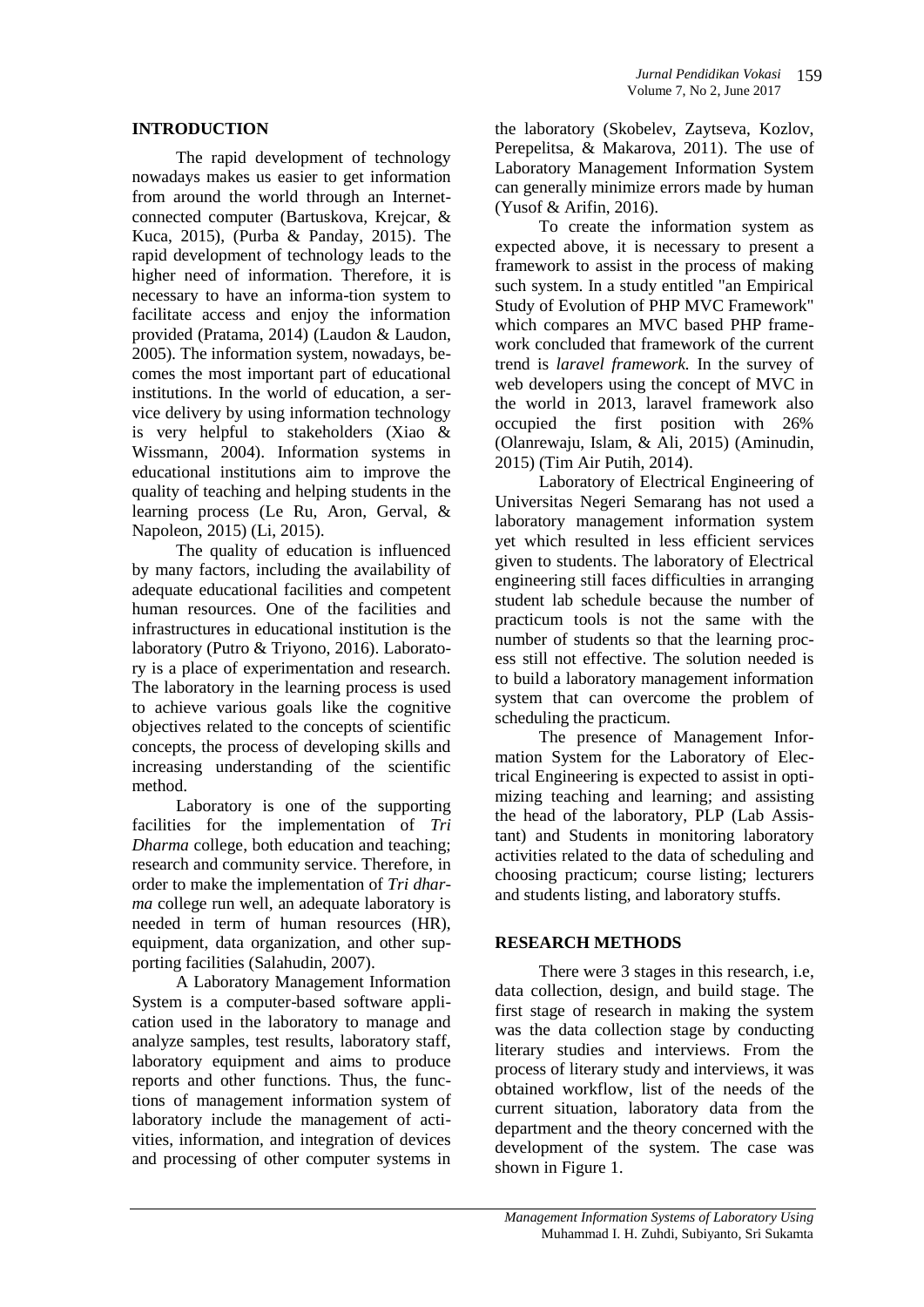

Figure 1. The Data Collection Stage



Figure 2. The Design Stage

The next process was the design stage. At this stage, the system design was done according to the needs analysis that had been done. The design process of this system input employed Use Case, Class and Entity Relationship Diagram as database design, as shown in figure 2. The next step was the

building stage which was done by preparing tools and materials, then performing the coding by using laravel framework. The building/creation is in accordance to the design made. After that, the system was tested in *alpha testing* to know whether the system has been as expected or not, if it is not appropriate, the coding will be performed again and again. As shown in figure 3.



Figure 3. The Building Stage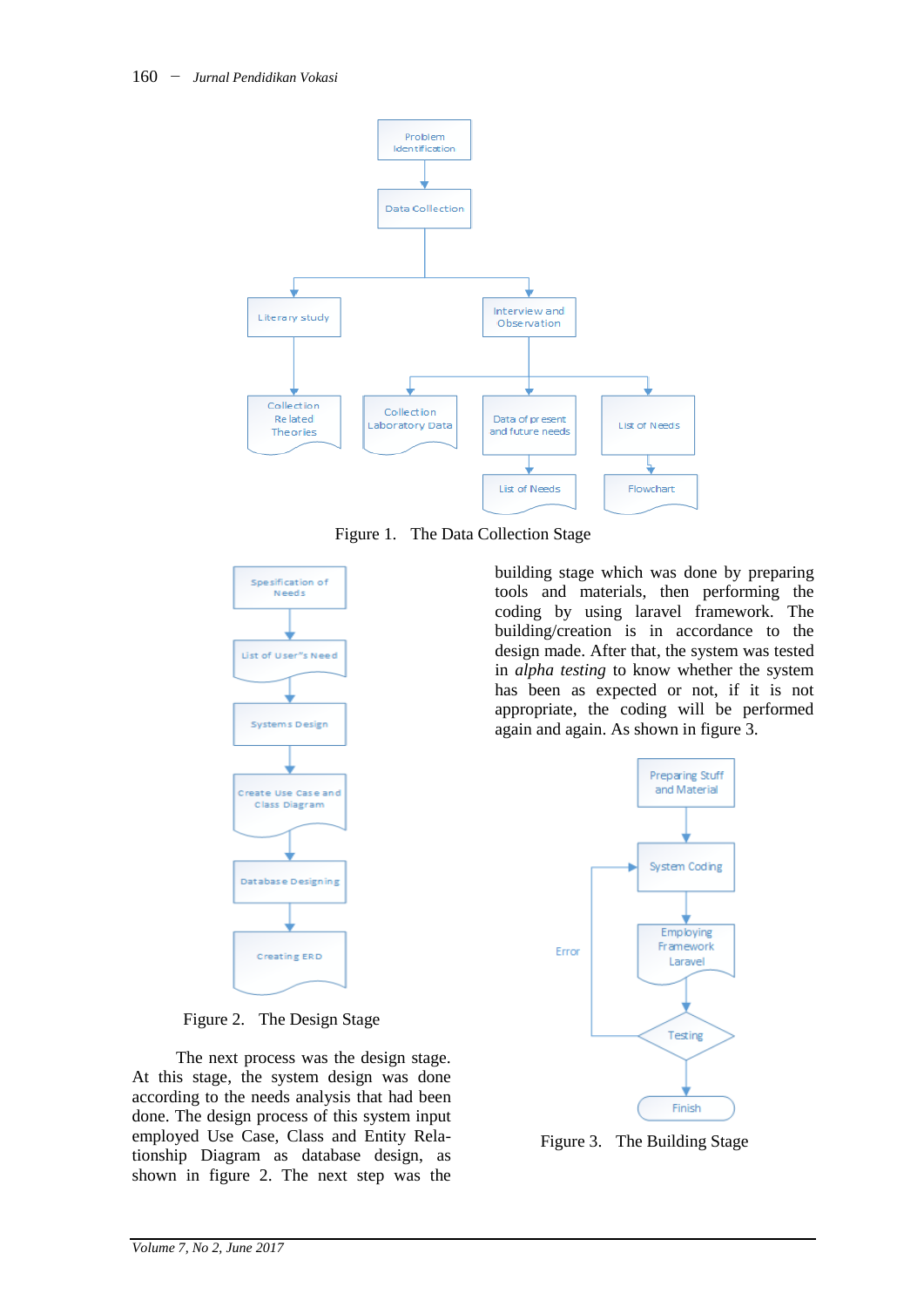#### **Use Case Diagram**

There are three level users in SIMLAB (Laboratory Management Information Systems), i.e., administrators, laboratory assistants, and students. Each of them has different access rights. SIMLAB it self aims to assist students in determining the scheduling lab work or practicum, the system consists of a use case for the schedule-making process of practicum by students that consists of data input and view of the data.

### *Use case Diagram Admin*

Admin as system controller has the main privilege of managing the users in accordance with the permissions. Admins can add, change and delete the user account either PLP or students. As shown in Figure 4.



Figure 4. Use Case Diagram Admin

### *Use Case Diagram PLP and Students*

PLP (Lab Assistant) has the right of accessing the management of course, room or space, schedule, and scheduling registration. While, the students have access right related to input registration schedule and choose the schedule of practical work. As shown in Figure 5.



Figure 5. Use Case Diagram PLP and Students



Figure 6. Class Diagram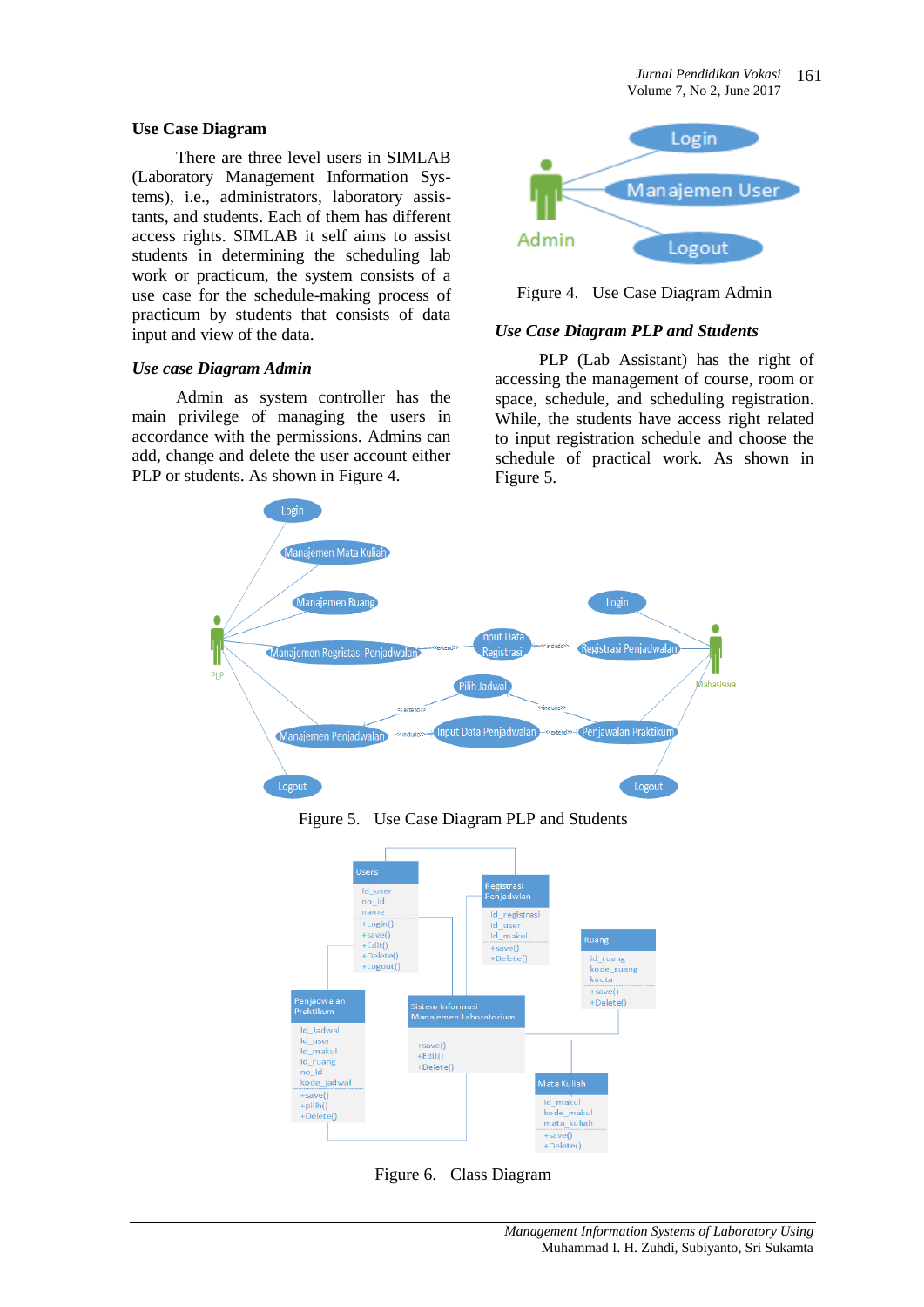

Figure 7. ERD SIMLAB

### **Class Diagram**

Class diagrams were made to explain which classes are available in the system in which each class displays the variables, properties and methods available in it and its relationship among them. The classes contained in SIMLAB are as shown in Figure 6.

### **Entity Relationship Diagram**

In Laboratory Management Information System of Electrical Engineering, the processing system centered on a database. The database proceeded the design of database on SIMLAB by using Entity Relationship Diagram (ERD) method to know the relationship among tables/entities to each other as shown in Figure 7.

### **System Encoding**

The Laboratory Information Management System was made by using laravel framework. Laravel is PHP framework with MVC design *(Model-View-Controller)* which is used to create website application. Model-View-Controller (MVC) is a concept for encapsulating data along with processing (model), isolating from the process of manipulation (controller) and view to be represented on a user interface (Deacon, 2009) Figure 8 illustrates the basic relationship of Model-View-Controller.



Figure 8. Model-View-Controller

### *Model*

It is part of the application code associated with the database. When discussing the model, it will definitely discuss about the database. To retrieve all existing data in the user table database, then all it takes is to create a model named user. After that, just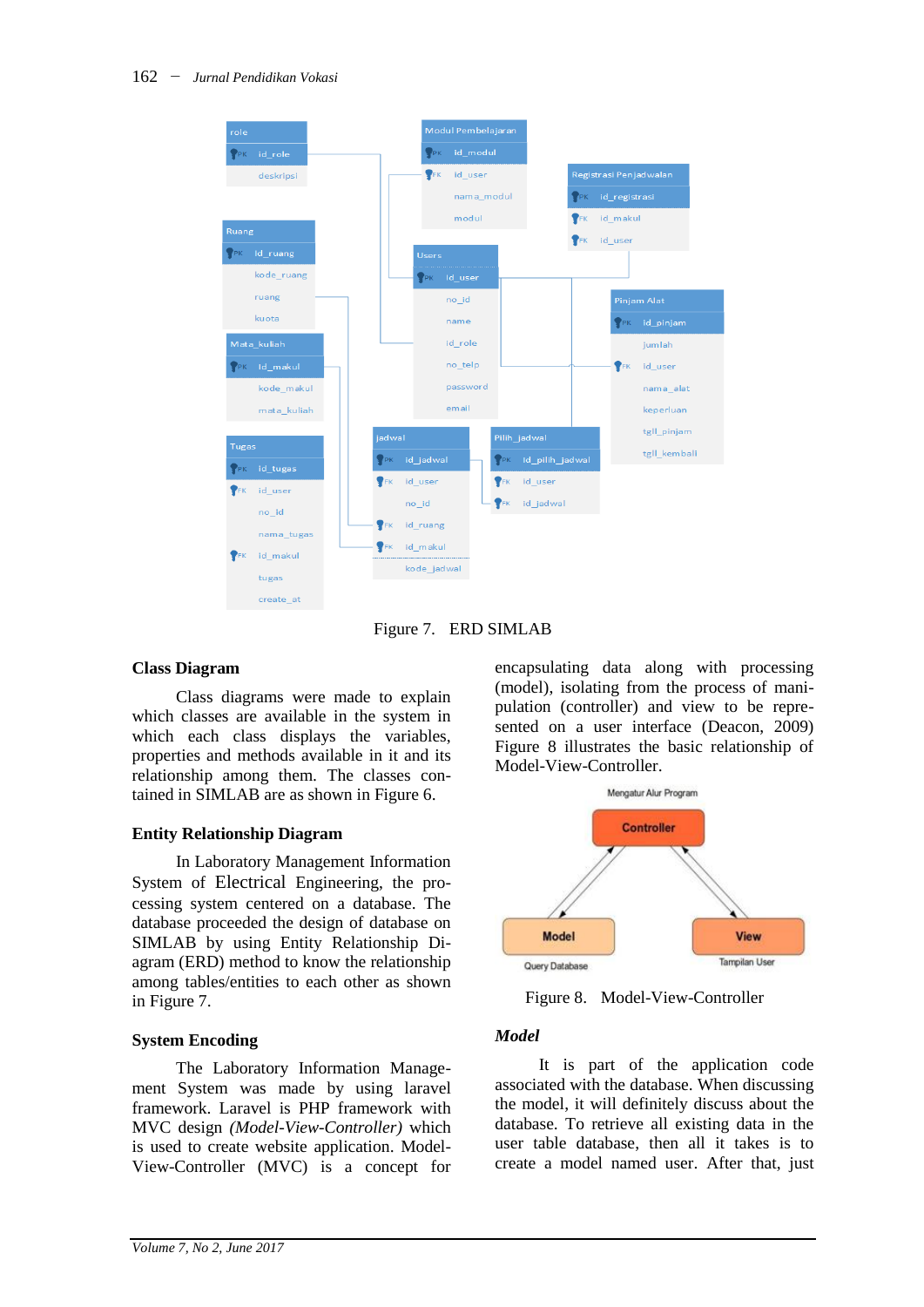enter the data from all data created from the table users such in the following way:

```
protected $fillable = 
['name', 'email', 'password', 
'id role', 'image', 'status',
'no_telp', 'no_id', 'prodi' ];
```
### *View*

It is the code section associated with the display to the user. View can be defined as a visual representation of a web application that allows the user to interact directly to the application. Laravel also emphasizes the use of this view with templating. Templating on Laravel is by using Blade.

In building an interesting look at lab management information system with the laravel framework, then it was used the bootstrap Admin LTE.

Below is the script from jadwal.blade.php file

```
@foreach($input_jadwal as
$input_jadwal)
\langle \text{tr} \rangle<td>{{ $input_jadwal->kode_jadwal 
}}</td>
<td>{{ $input_jadwal->kode_makul 
}}</d<td>{{ $input_jadwal->mata_kuliah 
\} \langle /td>
<td>{{ $input_jadwal->name }}</td>
<td>{{ $input jadwal->ruang }}</td>
<td>{{$input_jadwal->pemilih}}/{{ 
$input jadwal->kuota }}</td>
</tr>@endforeach
```
### **Route and Controller**

### *Route*

In building the information system by using laravel framework, it is required routing. Routing is the process by which an item can get to its destination from one location to another. In the case of laravel framework, the item in question is a page website. In laravel, routing for web applications is in **route.php** files in the folder **app.** The Scricpt route on SIMLAB leading to the home page is:

# Route::get('home', 'HomeController@index');

# *Controller*

It is the section of code that connects between Model and View. The function of the controller is to accommodate the direction of the routing which will be processed. All controllers inside the Laravel app is in the app/Http/ controller **folder**. The controller from rekap\_jadwalController is as follows:

```
$input jadwal =
DB::table('input jadwal as a')
->leftjoin('mata_kuliah as b',
'a.id_makul', '=\overline{y}, 'b.id makul')
->leftjoin('users as c', 'a.no_id', 
'=', 'c.no id')
\rightarrowleftjoin('ruang as d', 'a.id ruang',
'=', 'd.id_ruang')\rightarrowselect("*")
\rightarrowqet();
```
### **Testing and Validation of SIMLAB**

System testing and validation was done in the laboratory of Electrical Engineering. Laboratory of Electrical Engineering of UNNES has 8 learning support laboratories: computer lab, computer network lab, STL lab, electrical lab, electronics lab, audio video lab, microcontroller lab, and control and RCL lab. SIMLAB testing was done by using two kinds of testing, i.e., alpha and user acceptance test.

### *Alpha Testing*

Alpha testing was done by System builder. Alpha testing was done to find out whether The built system still has Error on system or display. In alpha testing, Testing of some functions already created on the system were done. The functions tested were related to: add, change, delete, edit data, see, and select data.

# *User Acceptance Test*

The researcher prepared the test sheet/instrument by writing down all the functions and how to execute and then asked the user to try the laboratory information management system software, if the scenario form is the same as the expected result, it means the test succeeded.

### **RESULT AND DISCUSSION**

# **Test Result**

Alpha test results can be seen in Table 1 while Test Results user can be seen in Table 2.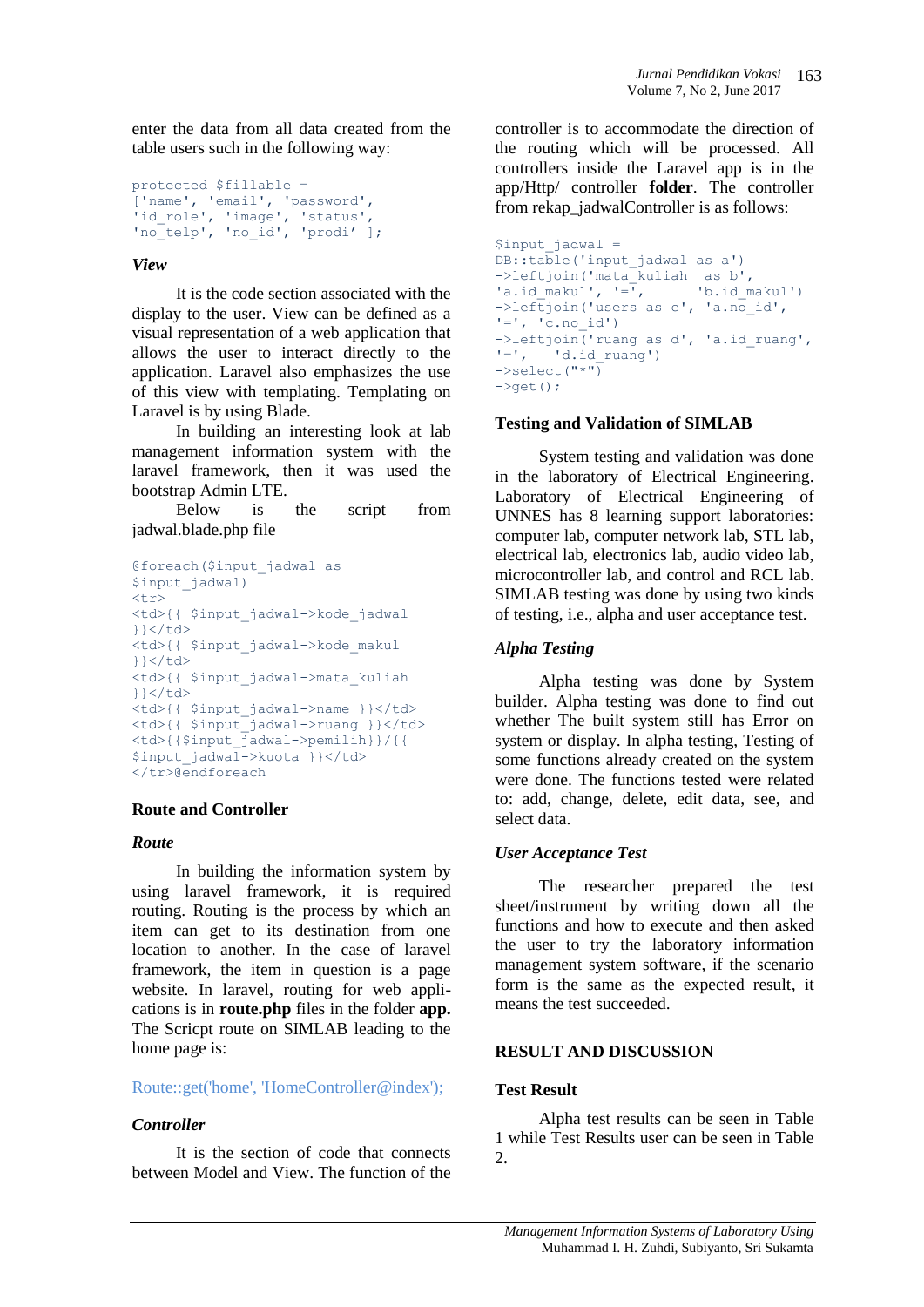| <b>Function</b>    | Scenario                                                                                                                                                             | Results                    | <b>Status</b> |  |
|--------------------|----------------------------------------------------------------------------------------------------------------------------------------------------------------------|----------------------------|---------------|--|
| Add Data           | Add User (Admin)<br>Add a course (PLP)<br>Add space (PLP)<br>Add Scheduling Registration (student)                                                                   | Data Successfully Added    | Worked        |  |
| Clear Data         | Users (Admin, PLP, and students) can delete the Data Successfully deleted<br>content by clicking the delete icon.                                                    |                            | Worked        |  |
| Edit Data          | Change the content that has been added without<br>deleting it by the way the user clicks the edit<br>icon and changes what needs to be replaced and<br>then save it. | Data Successfully Changed  | Worked        |  |
| View Data          | View the table of students who have entered the<br>schedule by clicking the icon see detail.                                                                         | Data successfully viewed   | Worked        |  |
| <b>Select Data</b> | Students can add select schedule of practicum<br>by clicking icon select schedule on menu<br>scheduling sub menu select schedule.                                    | Data Successfully selected | Worked        |  |

|  | Table 1. Alpha Testing |
|--|------------------------|
|--|------------------------|

|  | Table 2. User Acceptance Test |  |
|--|-------------------------------|--|
|--|-------------------------------|--|

| Case Test                         | Scenario                                                                                                                         | <b>Expected results</b>                                                 | <b>Status</b><br>(Worked/<br>Failed) |
|-----------------------------------|----------------------------------------------------------------------------------------------------------------------------------|-------------------------------------------------------------------------|--------------------------------------|
| User Login                        | Fill out the username and password form.<br>Example username: 5302412072Password:<br>admin2012                                   | Successfully login and<br>dashboard page appears                        | worked                               |
| User Input                        | Fill data such as name, NIP, email, password<br>then click "simpan"                                                              | Data goes to user table<br>(student or PLP)                             | worked                               |
| <b>Edit Self</b><br>Data          | Edit self data in the menu of profile nama, NIM,<br>email and password                                                           | The data will change<br>according to the data<br>entered                | Worked                               |
|                                   | Courses Input Fill in the makul code, SKS on the makul data<br>input menu then click "Tambah" button                             | Data enter into the course<br>table                                     | Worked                               |
| Room Input                        | Fill in the "ruang" code, ruang, and kuota on the<br>data input menu ruang then click "tambah"                                   | Data goes to the room table                                             | worked                               |
| Scheduling<br>Registration        | Click "tambah registrasi" and then "isi data mata<br>kuliah"                                                                     | The data will go to the<br><b>Registration</b> list                     | Worked                               |
| See<br>Scheduling<br>Registration | Click on the "menu penjadwalan" and select the<br>"Submenu Registrasi"                                                           | It will show a scheduling<br>regristation recap                         | worked                               |
| Scheduling<br>Input               | Click the" input jadwal" and fill out the form<br>such as kode jadwal, mata kuliah, nama dosen<br>and ruang, then click "simpan" | The data will go into the<br>scheduling list                            | worked                               |
| Select<br>Schedule                | Click the "jadwal" menu then click on the<br>selected schedule by clicking the checklist icon                                    | The data will go into the<br>table select schedule                      | worked                               |
| View<br>Scheduling<br>Details     | Click the schedule detail icon in the scheduling<br>table                                                                        | It will appear the names of<br>students who have chosen<br>the schedule | worked                               |
| Logout<br>system                  | Click the "logout" button in the upper right<br>corner                                                                           | It will exit from SIMLAB                                                | worked                               |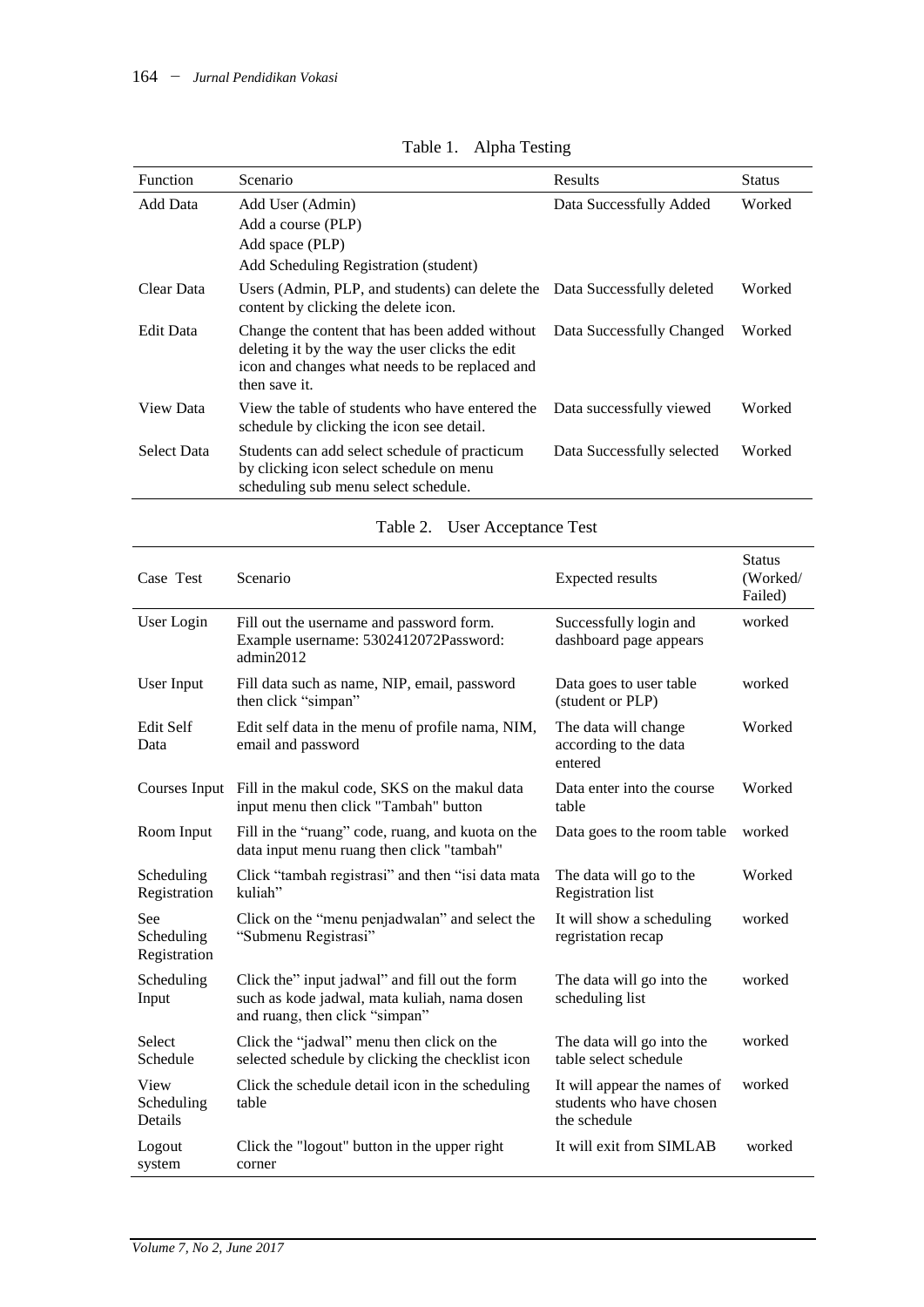### **Discussion**

Laboratory Information Management System was made by using PHP programming language assisted by laravel framework. The system that has been created can facilitate registation of scheduling, scheduling practicum and selecting schedule. SIMLAB display is by using bootstrap admin LTE Laravel version.

Reviewing the results of *alpha* testing, it is shown that the system made has already run correctly in accordance with its function of adding, deleting, editing, viewing and selecting the data. The result of the user test, once the user runs the system, is in accordance with the instrument that has been created, the overall presentation of success was 100%. From user login testing until system logout (Table 2), it has been in accordance with expected result.

In making SIMLAB there are 3 user level namely Administrator, PLP, and students. Each user has different permissions. Administrators have permissions to manage users (PLP and students) that is to add and delete users. PLP has access rights to input courses and laboratories, manage student scheduling registration, and input the schedule of practicum. Students have the right of access to input scheduling registration, choosing schedule of practicum. Registration of student scheduling become input guide of scheduling practicum for PLP. Students who take the practice course are required to register the scheduling first. So the lab will run smoothly because the willingness of practice tools is in accordance with the number of students of practicum. The Scheduling page displays a table of scheduling inputted by PLP. Students can choose a practical schedule for the scheduled schedule for  $1<sup>st</sup>$  semester, as shown in Figure 10.

SIMLAB helps them solve the scheduling problem that is still becoming a constraint in scheduling of the lab. Students may request the opening of the practicum class by way of scheduling registration, and selecting the lab schedule. So that, the students' practicum program becomes better and efficient because the number of practicum tools available is in accordance with the number of students in practicum in one class.

| <b>SIMLAB</b><br><b>Teknik Elektro</b>                           |         |
|------------------------------------------------------------------|---------|
| Login dengan akun anda                                           |         |
| <b>NIM</b>                                                       | ┸       |
| Password                                                         |         |
| Remember Me<br>I forgot my password<br>Register a new membership | Sign In |

Figure 9. Login SIMLAB

| <b>Laboratorium Sistem</b>           | Ξ              |                                  |            |                  |                              |         |       | Mahasiswa<br>(D) |
|--------------------------------------|----------------|----------------------------------|------------|------------------|------------------------------|---------|-------|------------------|
| Mahasiswa<br>Online                  |                | Pilih jadwal Praktikum Mahasiswa |            |                  |                              |         |       |                  |
| $\alpha$<br>Search <sup></sup>       |                | Penjadwalan Praktikum            |            |                  |                              |         |       |                  |
| NAN NAMSKYON                         | No             | Kode Jadwal                      | Kode Makul | Mata Kuliah      | Dosen Pengampu               | Ruangan | Kuota | Action           |
| <b>@</b> Dashboard                   |                | 301-302                          | U30001     | Praktek Listrik  | Dr. I Made Sudana M Pd.      | E11 308 | 30    | $\checkmark$     |
| <sup>@</sup> Penjadwalan Praktikum v | $\overline{2}$ | 101-103                          | U00004     | Praktek Jaringan | Dr. I Made Sudana M.Pd.      | E11 209 | 30    | $\checkmark$     |
| O: Regristasi Penjadwalan            | 3              | 302-304                          | U30001     | Praktek Listrik  | Dr. I Made Sudana M Pd.      | E11 308 | 30    | $\checkmark$     |
| O Pilih Jadwal                       | 4              | 102-105                          | U30001     | Praktek Listrik  | Dr. 1 Made Sudana M Pd.      | E6 301  | 30    | $_{\checkmark}$  |
|                                      | 5              | 501-503                          | 100005     | Praktek Kompoter | Arief Arfriandi S.T., M.Eng. | E11 308 | 30    | $\checkmark$     |
|                                      | 6              | 105-107                          | LI00004    | Praktek Jaringan | Dr. Hari Wibawanto M.T.      | E11 210 | 30    | $\checkmark$     |
|                                      | $\overline{I}$ | 301-307                          | U30002     | P Daya Listrik   |                              | E6 301  | 30    | $\omega$         |
|                                      | No             | Kode Jadwal                      | Kode Makul | Mata Kuliah      | Dosen Pengampu               | Ruangan | Kuota | Action           |
|                                      |                | Jadwal yang di Input Mahasawa    |            |                  |                              |         |       |                  |
|                                      | No             | Kode Jadwal                      | Kode Makul | Mata Kuliah      | Dosen Pengampu               | Ruangan | Kuota | Action           |
|                                      |                | 301-302                          | U30001     | Praktek Listrik  | Dr. I Made Sudana M Pd.      | E11.308 | 30    | $\,$ $\,$        |
|                                      | 2              | 101-103                          | U00004     | Praktek Jaringan | Dr. I Made Sudana M Pd.      | E11 209 | 30    | $\,$ $\,$        |

Figure 10. Choose the Practice Schedule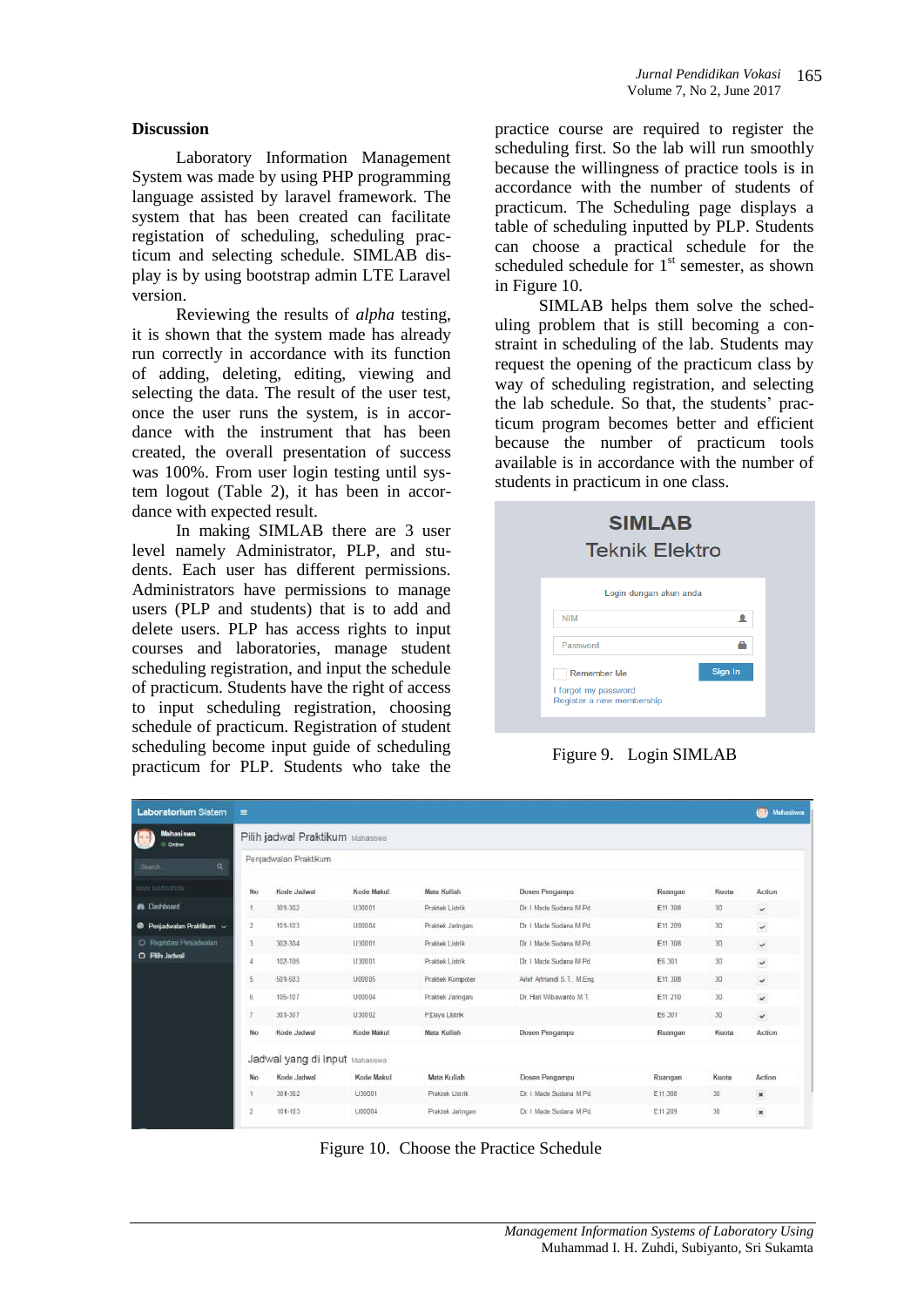### **CONCLUSION**

Information and communication technology can improve service to user by using information system. SIMLAB which has been created can facilitate scheduling such as scheduling registration, input and selection of schedule. The built information system can assist the head of the laboratory, PLP, and students in monitoring laboratory activities, including data of scheduling, laboratory used, lecturers, students, and practicum course. The detailed information in the development of Laboratory Management Information System can be seen in research methods that can be used for system development. From the test results, it is indicated that SIMLAB which has been made is feasible to be applied in the Department of Electrical Engineering of UNNES

### **Recommendation**

Based on the conclusion above the recommendation for the head of laboratory, PLP, and students is to utilize or use SIMLAB as a system to facilitate scheduling practicum which is still a problem in the laboratory of Electrical Engineering of UNNES.

# **REFERENCES**

- Aminudin. (2015). *Cara efektif belajar framework LARAVEL*. Yogyakarta: CV. Lokomedia.
- Bartuskova, A., Krejcar, O., & Kuca, K. (2015). Evolutionary Approach of General System Theory Applied on Web Applications Analysis BT - Advanced Computer and Communication Engineering Technology: Proceedings of the 1st International Conference on Communication and Computer Engineering. In H. A. Sulaiman, M. A. Othman, M. F. I. Othman, Y. A. Rahim, & N. C. Pee (Eds.), *Advanced Computer and Communication Engineering Technology* (pp. 411–422). Cham: Springer International Publishing. https://doi.org/10.1007/978-3-319- 07674-4\_41
- Deacon, J. (2009). Model-View-Controller (MVC) Architecture. Retrieved from http://www.jdl.co.uk/briefings/index.htm l#mvc
- Laudon, K. C., & Laudon, J. P. (2005). *Management information systems: managing the digital firm*. (9, Ed.). Upper Saddle River, New Jersey: Pearson Prentice Hall, Pearson Education, Inc.
- Le Ru, Y., Aron, M., Gerval, J.-P., & Napoleon, T. (2015). Tests generation oriented web-based automatic assessment of programming assignments BT - smart education and smart elearning. In V. L. Uskov, R. J. Howlett, & L. C. Jain (Eds.), *Smart Education and Smart e-Learning* (pp. 117–127). Cham: Springer International Publishing. https://doi.org/10.1007/978-3-319- 19875-0\_11
- Li, A. M. L. (2015). Reconceptualizing a creative and specific learning environment by using web-based automated E-quizzes as a guiding tools for accountable Study Behaviour. In K. C. Li, T.-L. Wong, S. K. S. Cheung, J. Lam, & K. K. Ng (Eds.), *Technology in Education. Transforming Educational Practices with Technology* (pp. 145– 155). Berlin, Heidelberg: Springer Berlin Heidelberg. https://doi.org/10.1007/978- 3-662-46158-7\_15
- Olanrewaju, R. F., Islam, T., & Ali, N. (2015). An Empirical Study of the Evolution of PHP MVC Framework BT - Advanced Computer and Communication Engineering Technology: Proceedings of the 1st International Conference on Communication and Computer Engineering. In H. A. Sulaiman, M. A. Othman, M. F. I. Othman, Y. A. Rahim, & N. C. Pee (Eds.), *Advanced Computer and Communication Engineering Technology* (pp. 399–410). Cham: Springer International Publishing. https://doi.org/10.1007/978-3-319- 07674-4\_40
- Pratama, I. P. A. E. (2014). *Sistem informasi dan implementasinya*. Bandung: Informatika.
- Purba, J. T., & Panday, R. (2015). Innovation Strategy Services Delivery: An Empirical Case Study of Academic Information Systems in Higher Education Institution. In *International Conference on Soft Computing, Intelligence Systems, and Information*